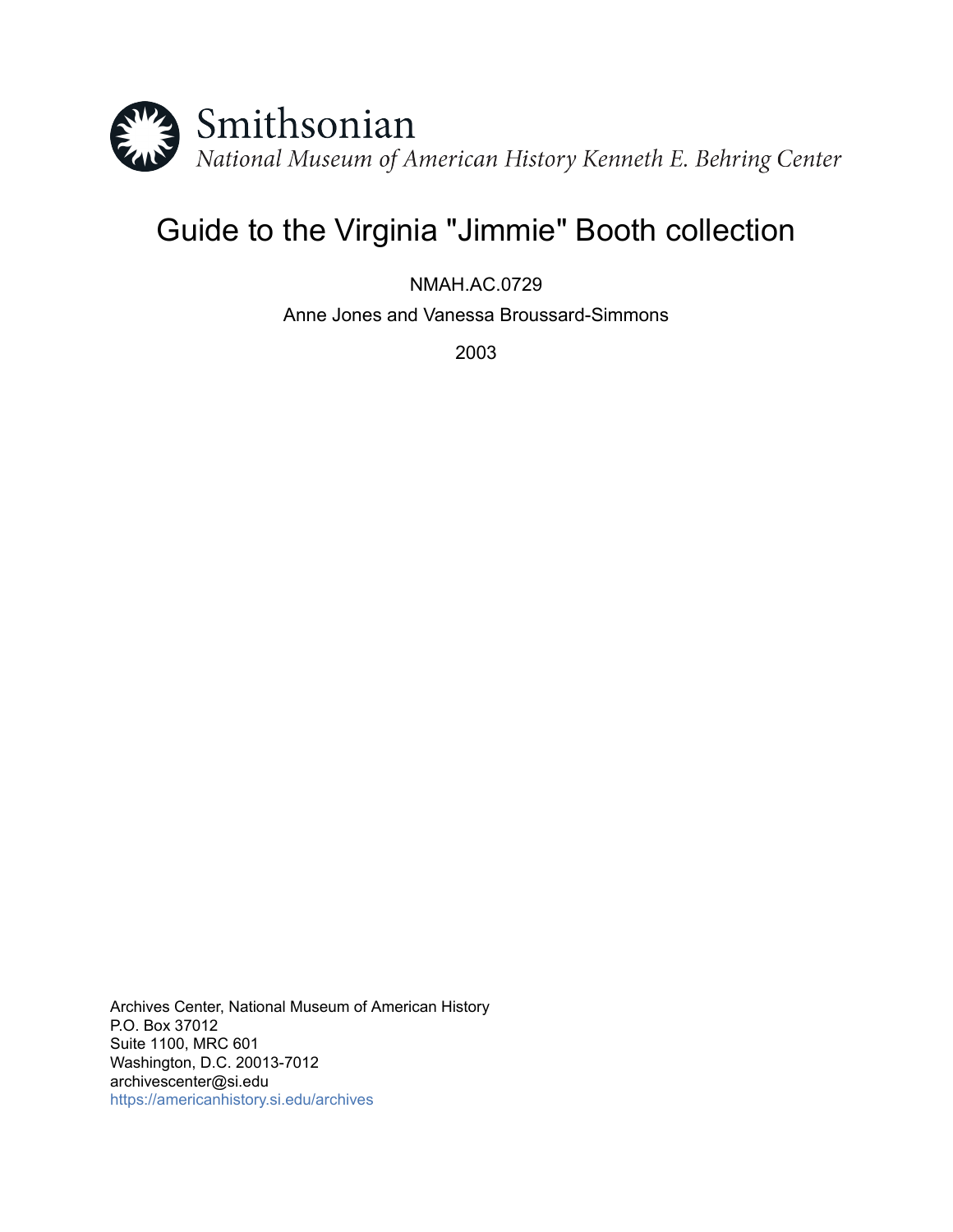## **Table of Contents**

<span id="page-1-0"></span>

| Series 3: Lord & Taylor Country Clothes Shop, 1950s-1960s, undated 6 |  |
|----------------------------------------------------------------------|--|
|                                                                      |  |
|                                                                      |  |
| Series 6: European Designers and Textile Manufacturers, 1955-1997,   |  |
|                                                                      |  |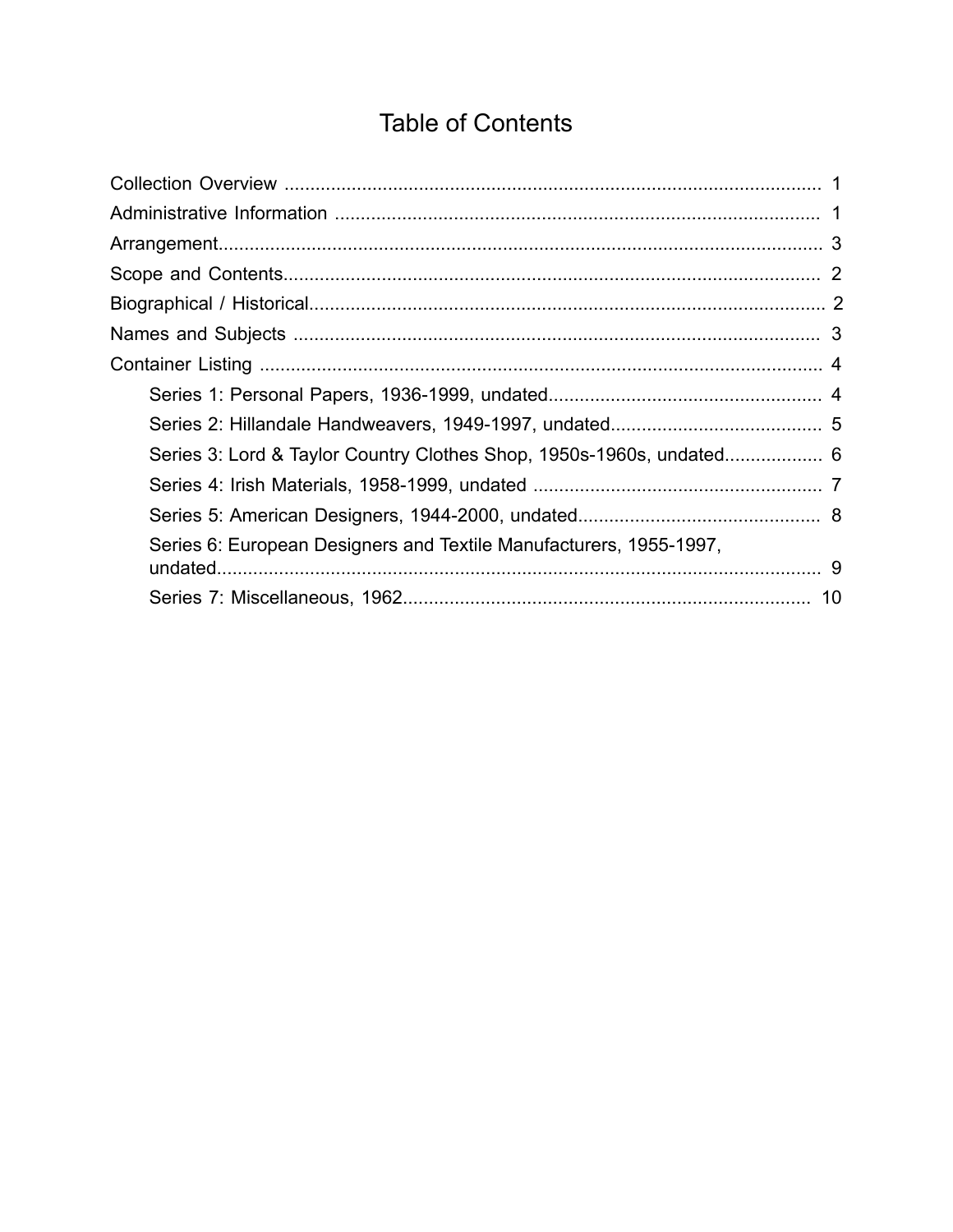## <span id="page-2-0"></span>**Collection Overview**

| <b>Repository:</b> | Archives Center, National Museum of American History                                                                                                                                                                                                                                                                                           |
|--------------------|------------------------------------------------------------------------------------------------------------------------------------------------------------------------------------------------------------------------------------------------------------------------------------------------------------------------------------------------|
| Title:             | Virginia "Jimmie" Booth collection                                                                                                                                                                                                                                                                                                             |
| Date:              | 1936-1999, undated                                                                                                                                                                                                                                                                                                                             |
| Identifier:        | NMAH.AC.0729                                                                                                                                                                                                                                                                                                                                   |
| Creator:           | Booth, Virginia                                                                                                                                                                                                                                                                                                                                |
| Extent:            | 3 Cubic feet (6 boxes, 3 oversize folders)                                                                                                                                                                                                                                                                                                     |
| Language:          | English.                                                                                                                                                                                                                                                                                                                                       |
| Summary:           | Papers relating to Virginia "Jimmie" Booth's career as a buyer for Lord<br>and Taylor, where she worked for Dorothy Shaver. Papers include<br>correspondence; photographs; original drawings by designer Clare<br>Potter; printed material including articles, magazine advertising and<br>catalogs; a scrapbook of clippings and memorabilia. |

## <span id="page-2-1"></span>**Administrative Information**

#### Acquisition Information

The collection was donated by Virginia "Jimmie" Booth, in May 2000.

#### Related Materials

#### **Materials in the Archives Center**

Dorothy Shaver Papers NMAH.AC0631

Carolyn and Donald Grepke Paper Doll Collection NMAH.AC0752

Estelle Ellis Collection NMAH.AC0423

Joseph Magnin Poster Collection NMAH.AC0355

Ming-Ju Sun Garfinckel's Fashion Drawings NMAH.AC0897

Henry Booth Collection, NMAH.AC0726

Priscilla of Boston Collection NMAH.AC0557

California Shop Records NMAH.AC0572

National Cotton Council of America Photographs and Films NMAH.AC01177

Division of Costume Audiovisual Collection NMAH.AC0801

Warshaw Collection of Business Americana NMAH.AC0060

#### Processing Information

Processed by Anne Jones, volunteer, 2003; supervised by Vanessa Broussard-Simmons, archivist.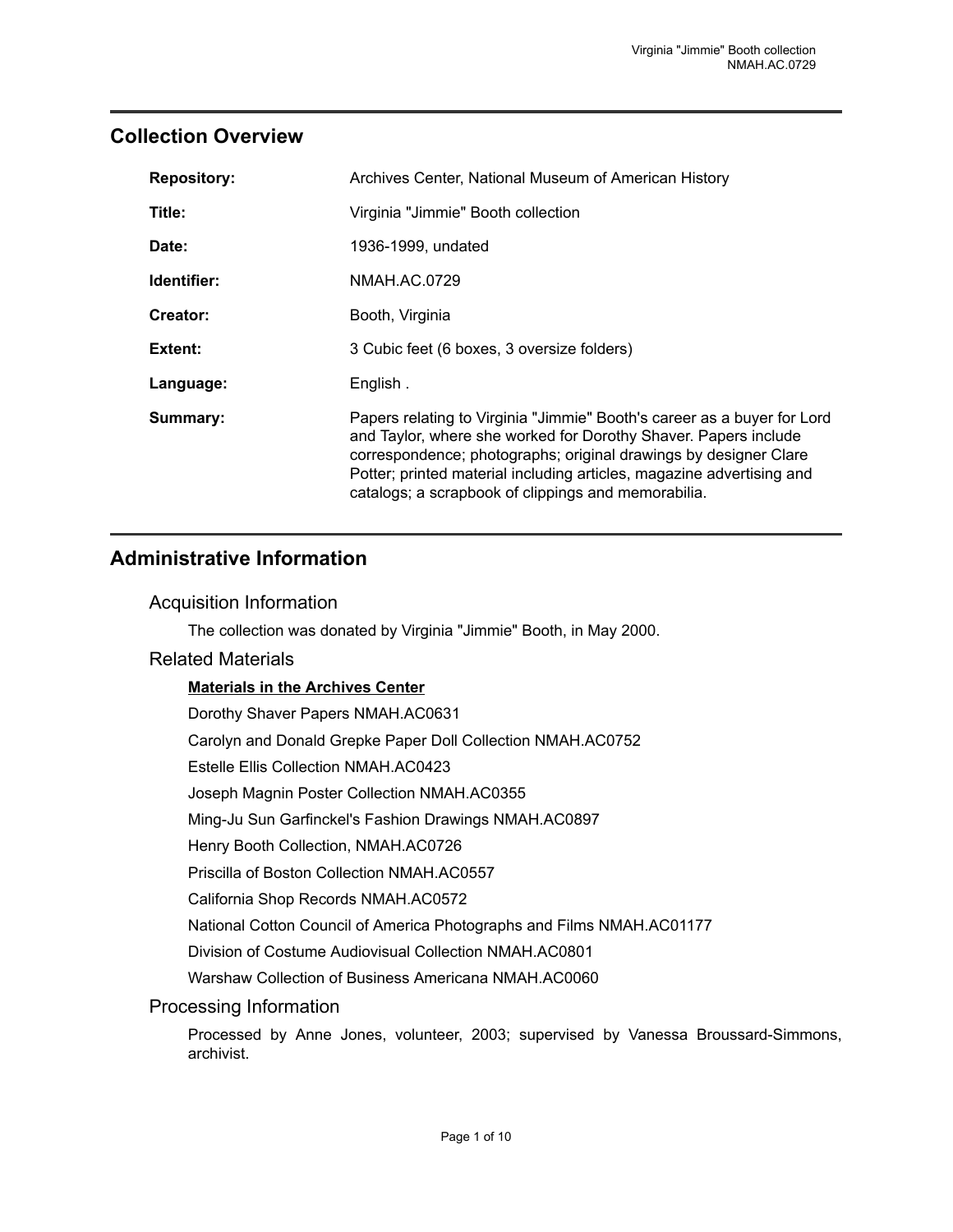#### Preferred Citation

Virginia "Jimmie" Booth Collection, Archives Center, National Museum of American History, Smithsonian Institution.

#### **Restrictions**

The collection is open for research use.

#### Conditions Governing Use

Collection items available for reproduction, but the Archives Center makes no guarantees concerning intellectual property rights. Archives Center cost-recovery and use fees may apply when requesting reproductions.

## <span id="page-3-1"></span>**Biographical / Historical**

Virginia Wagoner Booth, known as Jimmie Booth, was born June 20, 1922 in Bronxville, New York, the daughter of John and Josephine Wagoner. She studied printing and engineering at Syracuse University. An engineer with Pratt & Whitney during World War II, she entered the fashion world as a bridal consultant at G. Fox in Hartford in 1945.

In 1952 Dorothy Shaver, of Lord & Taylor, hired Booth for the Hartford store and asked her to develop and manage The Country Clothes Shop in the 5th Avenue store in New York. There, Booth collaborated with and promoted such American designers as Clare Potter, Bonnie Cashin, and Claire McCardell. Booth also worked extensively with European designers.

Married to H. Robert Booth (Bob) Booth of Hillandale Handweavers, Jimmie promoted the use of both American and European hand-loomed fabrics by her designers. She frequently modeled the fashions herself. Her casual, yet elegant, style is the epitome of "the American Look" still popular today.

In 1998, Jimmie Booth, Dorothy Shaver, and other creators of The American Look were saluted in the exhibition, "Designing Women: American Style 1940-1960" at the Wadsworth Atheneum in Hartford.

In addition to her design work, Booth was a violinist with the Hartford Symphony in the 1940s, and later became the chef at the Brooklyn, Connecticut, Golden Lamb Buttery, which she and her husband, H. Robert Booth (Bob), owned and operated. She died January 2011 at the age of eighty-nine in Hartford, Connecticut.

## <span id="page-3-0"></span>**Scope and Contents**

Collection primarily documents Booth's career as a buyer for Lord & Taylor. It includes correspondence, photographs, drawings, clippings, and a scrapbook. There are materials relating to American born designers Claire McCardell (May 24, 1905- March 22, 1958) and Clare Potter (July 7, 1903- January 5, 1999). There is also information relating to European designers including Irish born Sybil Connolly (January 24, 1921- May 6, 1998) and Swedish born Countess Ebba Von Eckermann (April 19, 1921-February 2, 2018). In addition, materials relating to textile manufacturing and weaving, particularily in Ireland, can also be found among the materials. The collection is arranged in seven series: Series 1, Personal Papers, 1936-1999, undated; Series 2, Hillandale Handweavers, 1948-1949, 1972, undated; Series 3, Lord & Taylor Country Clothes Shop, 1950s-1960s, undated; Series 4, Irish Materials, 1958-1999, undated; Series 5, American Designers, 1944-2000, undated; Series 6, European Designers and Textile Manufacturers, 1955-1997, undated; and Series 7, Miscellaneous, 1962.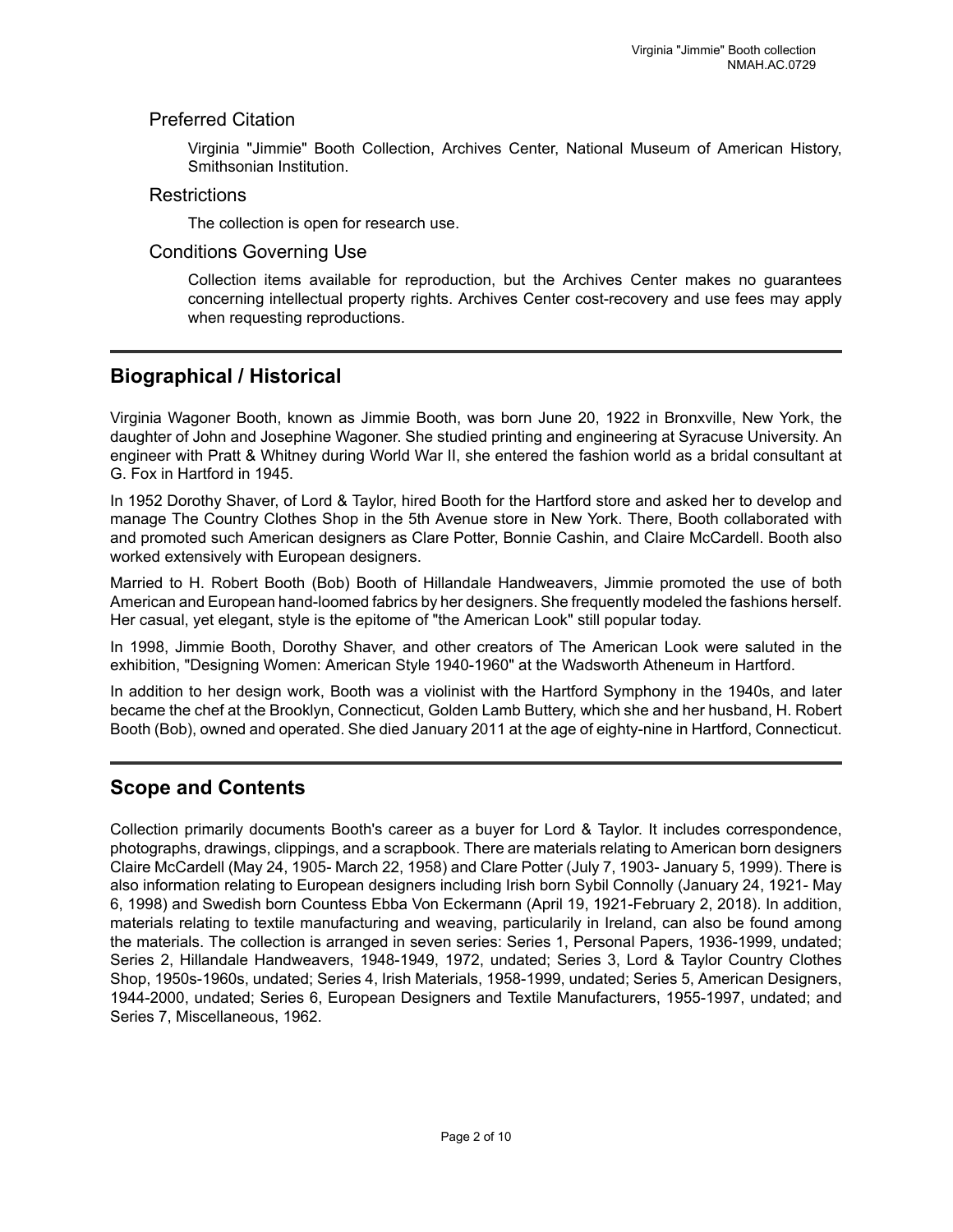## <span id="page-4-0"></span>**Arrangement**

Collection is organized into seven series.

Series 1: Personal Papers, 1936-1999, undated

Series 2: Hillandale Handweavers, 1948-1949, 1972, undated

Series 3: Lord & Taylor Country Clothes Shop, 1950s-1960s, undated

Series 4: Irish Materials, 1958-1999, undated

Series 5: American Designers, 1944-2000, undated

Series 6: European Designers and Textile Manufacturers, 1955-1997, undated

Series 7: Miscellaneous, 1962

## <span id="page-4-1"></span>Names and Subject Terms

This collection is indexed in the online catalog of the Smithsonian Institution under the following terms:

Subjects:

Costume design

#### Types of Materials:

Correspondence -- 20th century Design drawings Photographs -- 1940-1970 Scrapbooks -- 20th century

#### Names:

Davies, Donald Lord & Taylor McCardell, Claire Potter, Clare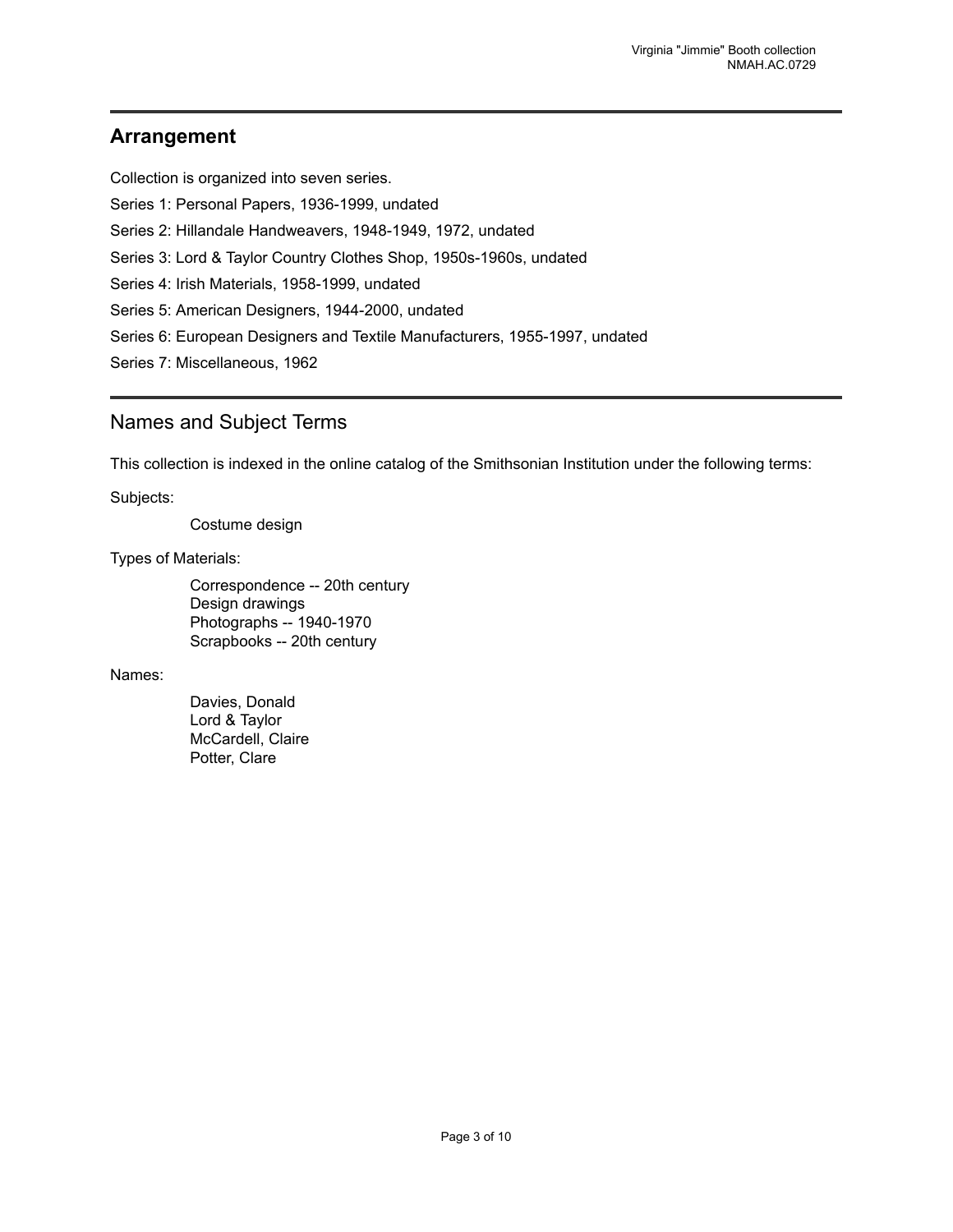## <span id="page-5-0"></span>**Container Listing**

#### <span id="page-5-1"></span>Series 1: Personal Papers, 1936-1999, undated

| Scope and | Consist of materials primarily relating to Booth's college days and her fashion career.        |
|-----------|------------------------------------------------------------------------------------------------|
| Contents: | Materials include correspondence, Syracuse University publications, newspaper and              |
|           | magazine articles, a biography, and photographs. There is little relating to her personal life |
|           | other than photographs of her wedding announcement. In addition, there are theatre and         |
|           | horse show programs. Materials are arranged in chronological order.                            |

- Box 1, Folder 3 Souvenir theatre programs, 1936
- Box 1, Folder 2 Syracuse University publications, 1942 February 1
- Box 1, Folder 1 College materials and correspondence, 1944-1999, undated
- Box 2, Folder 1 Articles from This Week, 1950-1952
- Box 1, Folder 6 Newspaper articles, 1951 June 14, 1956 August 16, undated
- Box 2, Folder 2 **Article about Jimmie Booth from This Week**, 1952 June 15
- Box 1, Folder 4 Horse show programs, 1953
- Box 2, Folder 3 Jimmie Booth in Sligo Ltd. advertisement in Town & Country, 1955 September
- Box 1, Folder 5 Photographs of Virginia Wagoner and Robert Booth and wedding announcement, 1956 November 1
- Box 1, Folder 7 Photographs of Jimmie Booth, 1958, undated
- Box 1, Folder 9 Glamour magazine, 1959 July
- Box 1, Folder 10 Biography of Jimmie Booth, school project, 1997
- Box 1, Folder 11 Gallery guide, "Designing Women" show, 1998
- Box 1, Folder 12 Photographs of Jimmie Booth at "Designing Women" show, 1998
- Box 1, Folder 8 Photographs of Jimmie Booth modeling, undated
- Box 2, Folder 4 Photographs of Jimmie Booth modeling, undated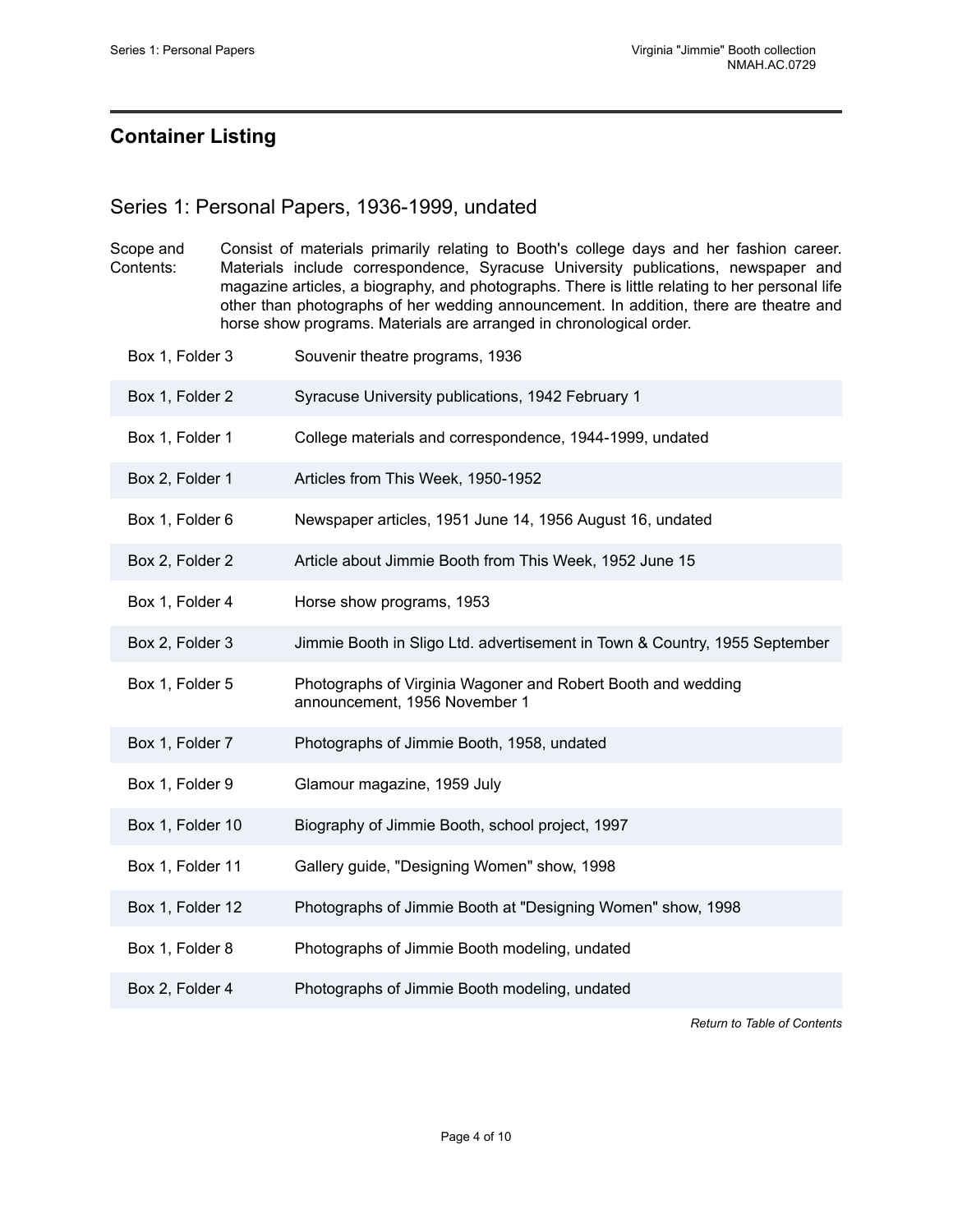## <span id="page-6-0"></span>Series 2: Hillandale Handweavers, 1949-1997, undated

Scope and Contents: Consists of advertisements, articles, and correspondence relating to the company founded by Booth's father-in-law, Henry Booth. Hillandale Handweavers was a textile manufacturing company that operated out of an old carriage barn in Brooklyn, Connecticut. It produced hand woven wool fabrics used by PhotoMetriC (a custom tailoring system) retail outlets. H. Robert (Bob) Booth Sr. opened a retail outlet on the premises which featured a PhotoMetriC fitting room that operated until the mid-1970s. In addition, there is information relating to the Golden Lamb Buttery Restaurant operated by Jimmie and Bob Booth. Materials are arranged in chronological order.

| Box 1, Folder 14 | New England Homestead, 1949 October                        |
|------------------|------------------------------------------------------------|
| Box 1, Folder 13 | PhotoMetriC article, Time magazine, 1958 June 7            |
| Box 1, Folder 18 | Hillandale Handweavers, correspondence, 1969-1970, undated |
| Box 1, Folder 16 | Yankee magazine, 1972 September                            |
| Box 1, Folder 17 | Connecticut magazine, 1972 October                         |
| Box 1, Folder 20 | Hillandale Barn, Golden Lamb Buttery, 1975-1997, undated   |
| Box 1, Folder 15 | Magazine article, undated                                  |
| Box 1, Folder 19 | Advertisements, undated                                    |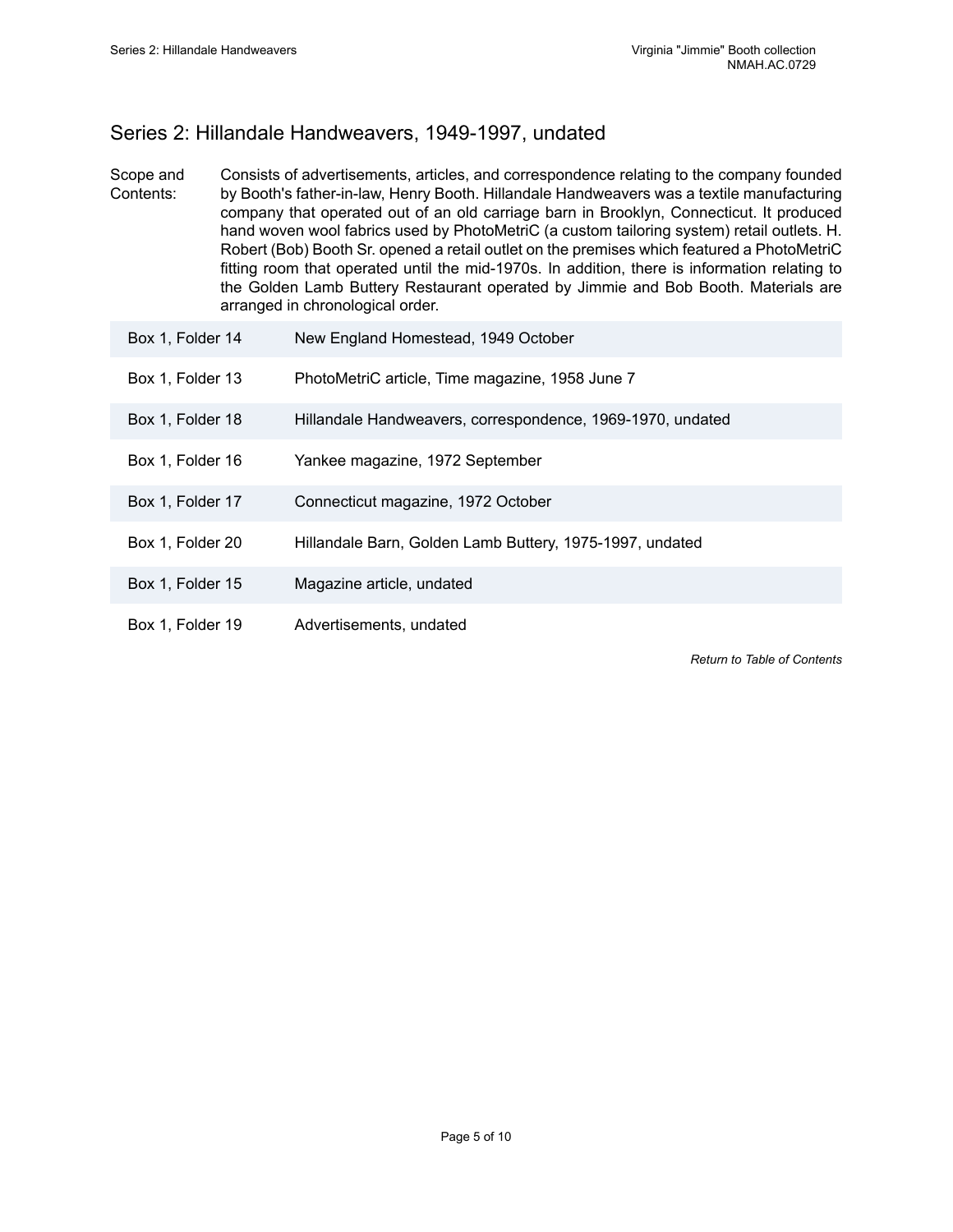## <span id="page-7-0"></span>Series 3: Lord & Taylor Country Clothes Shop, 1950s-1960s, undated

- Scope and Contents: Consists primarily of photographs, advertisements, original illustrations, and a catalogue. The photographs are images of the store interior and document window displays dating from the 1950s-1960s. Advertisements relate to the "Pride of Ireland" and "British Fortnight" campaigns. There are also Clare Potter designs and original illustrations created by Dorothy Hood for printed advertisements. In addition, there is a Christmas catalogue featuring the Country Clothes Shop. Materials are arranged in chronological order.
- Box 1, Folder 22 Window displays, 1950s Box 2, Folder 6 Vogue and Lord & Taylor dress, 1952 July Box 2, Folder 5 Clare Potter advertisement, 1955 April 15 Box 2, Folder 7 Lord & Taylor Christmas catalogue featuring Country Clothes Shop, 1956 Map-case 3, Drawer 19, Folder 1-3 Dorothy Hood illustrations for advertisements, original, 1957-1958 Box 2, Folder 8 Lord & Taylor, "British Fortnight," campaign, 1958 Box 1, Folder 23 Window displays, 1960s Box 1, Folder 24 Window displays, 1960s Box 1, Folder 26 Lord &Taylor advertisements, "Pride of Ireland," campaign, 1963 October 6 Box 1, Folder 27 Newspaper articles, "Pride of Ireland" campaign, 1963 October Box 1, Folder 21 Country Clothes Shop, images of interiors, undated Box 1, Folder 25 Fashion photographs, undated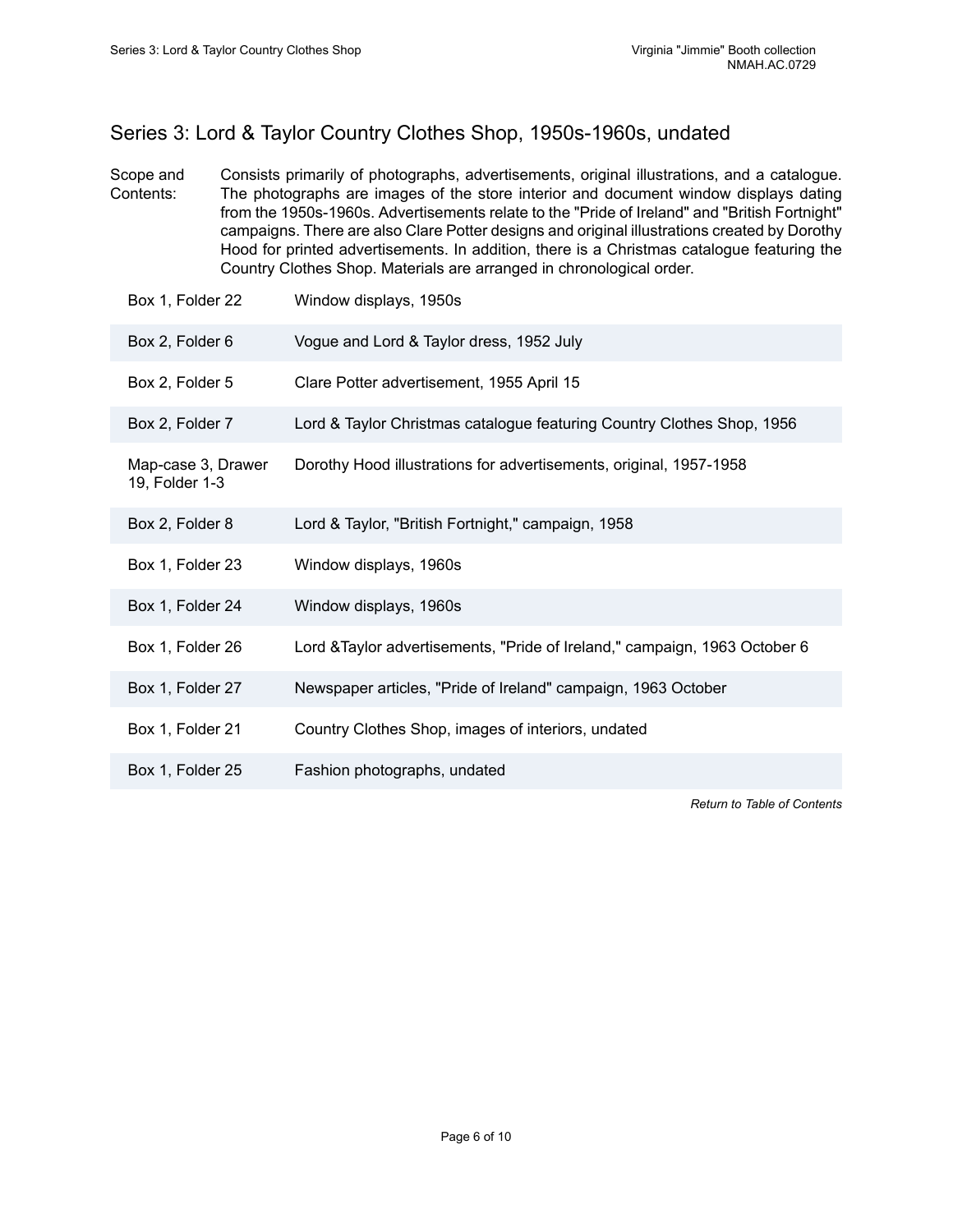#### <span id="page-8-0"></span>Series 4: Irish Materials, 1958-1999, undated

Scope and Contents: Contain articles and photographs primarily relating to the clothing manufacturing and textile weaving trades in Ireland. In addition, there are photographs of Ireland including Blarney Castle in County Cork and James Joyce's Tower in Dublin. Materials are arranged in chronological order.

| Box 1, Folder 30 | General interest magazines, 1958-1999<br>Notes:<br>Telefood Magazine, Fine Foods from Ireland issue, 1966<br>September |
|------------------|------------------------------------------------------------------------------------------------------------------------|
|                  | Cara: the travel magazine of Aer Lingus-Irish Airlines, Volume<br>2, Number 1, 1969 January-March                      |
|                  | Village Life in Ireland, Syracuse University Alumni Association,<br>Inc., 1999 April 18-26                             |
|                  | Irish edition catalog from Scottish Lion Import Shop, 1998<br>Fall/1999 Winter                                         |
|                  | Sports Illustrated, 1958 August 25                                                                                     |
|                  | Northeast: the Hartford Courant, 1988 September 11                                                                     |
|                  | Queen, 1965 December 1                                                                                                 |
| Box 1, Folder 29 | Ireland magazine, 1960s                                                                                                |
| Box 3, Folder 4  | Newspaper articles about Irish crafts, 1960s                                                                           |
| Box 3, Folder 5  | Newspaper articles about Ireland, 1960s                                                                                |
| Box 1, Folder 28 | Time magazine, 1963                                                                                                    |
| Box 2, Folder 9  | Photographs, clothing manufacturing, Shannon, Ireland [probably Sligo, Ltd.],<br>undated                               |
| Box 2, Folder 10 | Photographs, clothing manufacturing, Ireland, undated                                                                  |
| Box 2, Folder 11 | Photographs, Edward Doughty & Sons (Drogheda, Ltd.), handweavers,<br>Donegal, undated                                  |
| Box 2, Folder 12 | Photographs, handweavers, Enniskerry, County Wicklow, undated                                                          |
| Box 2, Folder 13 | Photographs, Irish linen workers, undated                                                                              |
| Box 3, Folder 1  | Photographs, Irish craftsmen, undated                                                                                  |
| Box 3, Folder 2  | Photographs, Irish women in Woolshop, Irish village, undated                                                           |
| Box 3, Folder 3  | Photographs, Irish scenes of Blarney Castle, County Cork, and James Joyce's<br>Tower, Dublin, undated                  |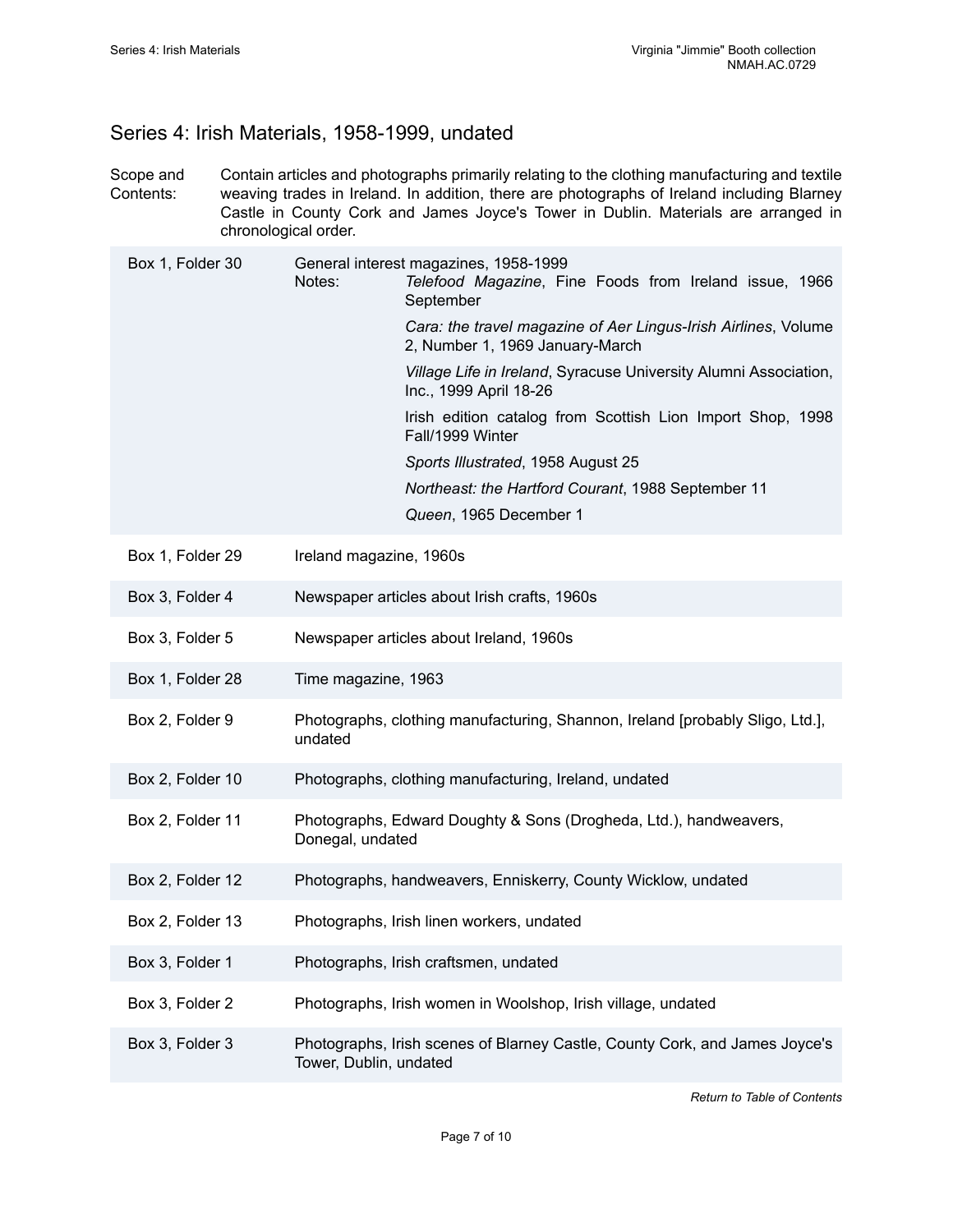## <span id="page-9-0"></span>Series 5: American Designers, 1944-2000, undated

Scope and Contents: Materials primarily consist of advertisements, original sketches, fabric swatches, a scrapbook, newspaper articles, obituary, and photographs relating to Clare Potter (July 7, 1903- January 5, 1999) who is credited as being one of the inventors of American sportswear. In addition, there is an article relating to Claire McCardell (May 24, 1905- March 22, 1958) designer of ready-to-wear clothing and a small number of materials relating to other designers. Materials are arranged first in alphabetical order and then in chronological order within each person.

| Box 3, Folder 20 | Claire McCardell, article in Life magazine, page 103, 1948 June 7                                                                                                                                                                                                                                                                                                                                                                                                                                                                                                                                  |
|------------------|----------------------------------------------------------------------------------------------------------------------------------------------------------------------------------------------------------------------------------------------------------------------------------------------------------------------------------------------------------------------------------------------------------------------------------------------------------------------------------------------------------------------------------------------------------------------------------------------------|
| Box 4, Folder 1  | Clare Potter, sketches, resort, 1951-1952                                                                                                                                                                                                                                                                                                                                                                                                                                                                                                                                                          |
| Box 4, Folder 2  | Clare Potter, sketches, resort and holiday, 1953                                                                                                                                                                                                                                                                                                                                                                                                                                                                                                                                                   |
| Box 4, Folder 3  | Clare Potter, sketches, 1954 Fall                                                                                                                                                                                                                                                                                                                                                                                                                                                                                                                                                                  |
| Box 4, Folder 4  | Clare Potter, Lord & Taylor advertisement, 1955 April 15                                                                                                                                                                                                                                                                                                                                                                                                                                                                                                                                           |
| Box 6            | Clare Potter, scrapbook of articles and advertisements, 1955-1957                                                                                                                                                                                                                                                                                                                                                                                                                                                                                                                                  |
| Box 4, Folder 5  | Clare Potter, newspaper article and obituary from the New York Times, 1999<br>January 11, undated                                                                                                                                                                                                                                                                                                                                                                                                                                                                                                  |
| Box 4, Folder 6  | Clare Potter, photographs in her home, includes Halsman contact sheet,<br>undated                                                                                                                                                                                                                                                                                                                                                                                                                                                                                                                  |
|                  | [Fashion portraits of Clare Potter : photographs.]<br>1 Item (10 x 8 in.)<br>Photographer: Halsman, Philippe<br>Language:<br>English.<br>Notes:<br>Silver gelatin on paper.<br>When processing is completed, unrestricted research use<br>on site by appointment. Photographs must be handled with<br>cotton gloves unless protected by sleeves.<br>Contact sheet of 11 exposures on #120 film, with one frame<br>cut out.<br>Names:<br>Potter, Clare<br>Topic:<br>Costume design<br>Genre/Form:<br>Contact sheets<br>Photographs -- 1950-2000 -- Black-and-white photoprints<br>-- Silver gelatin |
| Box 4, Folder 7  | Phelps Leather Goods, William and Elizabeth Phelps, 1944-1989                                                                                                                                                                                                                                                                                                                                                                                                                                                                                                                                      |
| Box 4, Folder 8  | Other American designers, 1959-2000                                                                                                                                                                                                                                                                                                                                                                                                                                                                                                                                                                |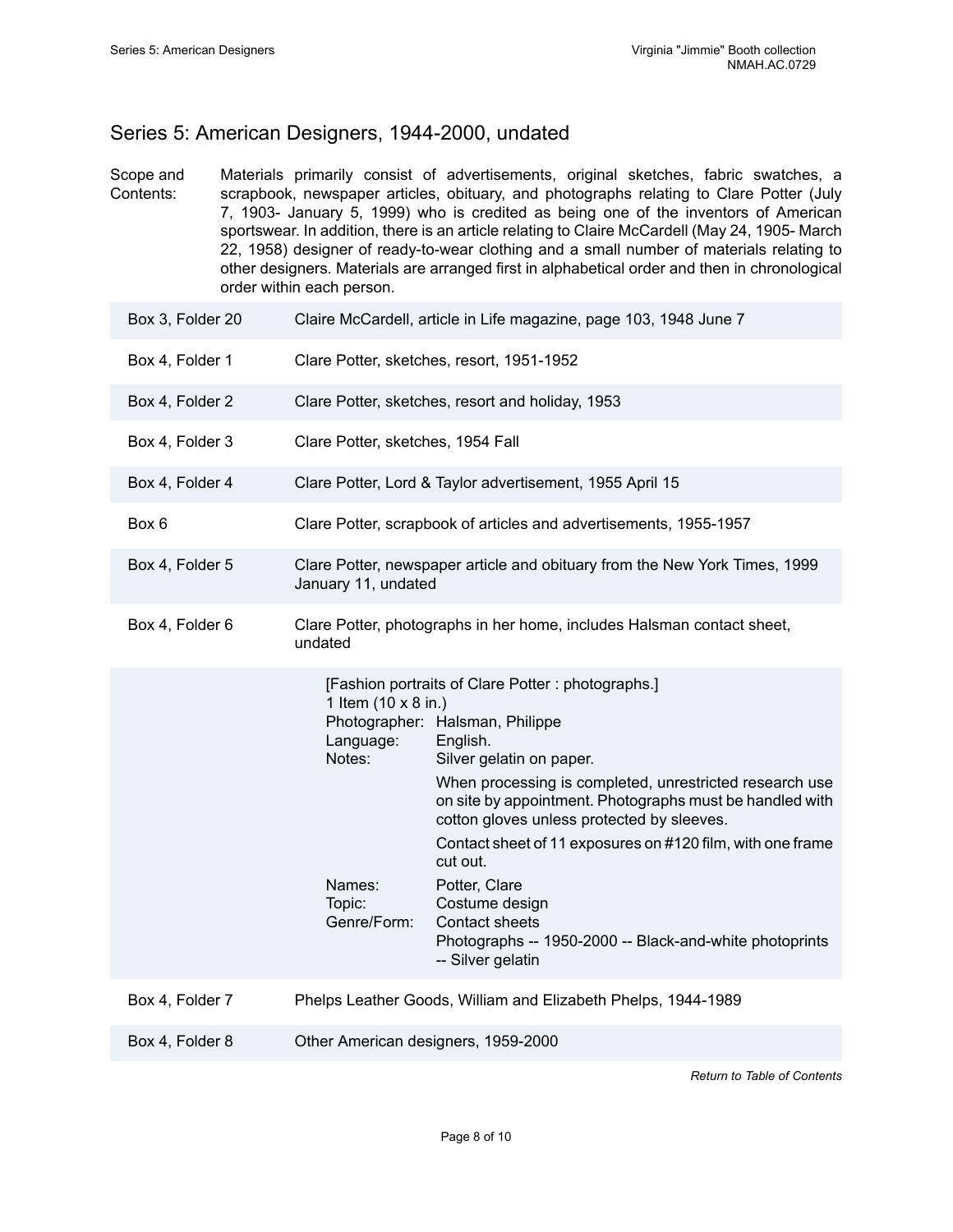## <span id="page-10-0"></span>Series 6: European Designers and Textile Manufacturers, 1955-1997, undated

Scope and Contents: Consist of materials primarily relating to Donald Brook Davies the Welsh clothing manufacturer headquartered in Enniskerry, County Wicklow, Ireland. His company created clothing designed by his wife Mary Davies. Materials include magazine articles, photographs, printed advertisements, promotional literature, fabric swatches, photographs, a shopping bag, store drawing, newspaper articles, and a management consultants report. There are also photographs of designs and newspaper articles relating to Countess Ebba Von Eckermann (April 19, 1921-February 2, 2018) Swedish fashion designer and owner of Ebba von Eckermann Textilier a company that created woven fabrics for the retail trade. An article printed in Victoria magazine relates to Sybil Connally (January 24, 1921- May 6, 1998), a Dublin-based fashion designer who was known for creating clothing using traditional Irish textiles and styles. In addition, there are photographs of models in Irish fashions. Materials are arranged first in alphabetical order and then in chronological order within each person.

| Box 3, Folder 6  | Sybil Connally, article in Victoria magazine, 1997 March                             |
|------------------|--------------------------------------------------------------------------------------|
| Box 3, Folder 14 | Donald Davies, management consultants report, 1955                                   |
| Box 3, Folder 15 | Donald Davies, photographs of Davies and others, 1958, undated                       |
| Box 3, Folder 13 | Donald Davies, magazine articles, 1962, 1968, undated                                |
| Box 3, Folder 9  | Donald Davies, photographs of designs, 1963 September 20                             |
| Box 3, Folder 7  | Donald Davies, advertising and promotional materials, 1965-1967, undated             |
| Box 3, Folder 11 | Donald Davies, advertisements in American newspapers, 1966-1968                      |
| Box 3, Folder 12 | Donald Davies, articles in British newspapers, 1966-1968                             |
| Box 5, Folder 2  | Donald Davies, advertisement for Lord & Taylor, New York Times, 1967                 |
| Box 3, Folder 8  | Donald Davies, fabric swatches, undated                                              |
| Box 3, Folder 10 | Donald Davies, shopping bag, photograph, and drawing of store, undated               |
| Box 5, Folder 1  | Donald Davies, photograph of estate, Enniskerry, County Wicklow, Ireland,<br>undated |
| Box 3, Folder 16 | Countess Von Eckermann and weavers, Ripsa, Sweden, undated                           |
| Box 3, Folder 18 | Countess Von Eckermann, newspaper articles, 1962-1972                                |
| Box 3, Folder 17 | Countess Von Eckermann, photographs of designs, undated                              |
| Box 3, Folder 19 | Photographs of models in Irish fashions, undated                                     |